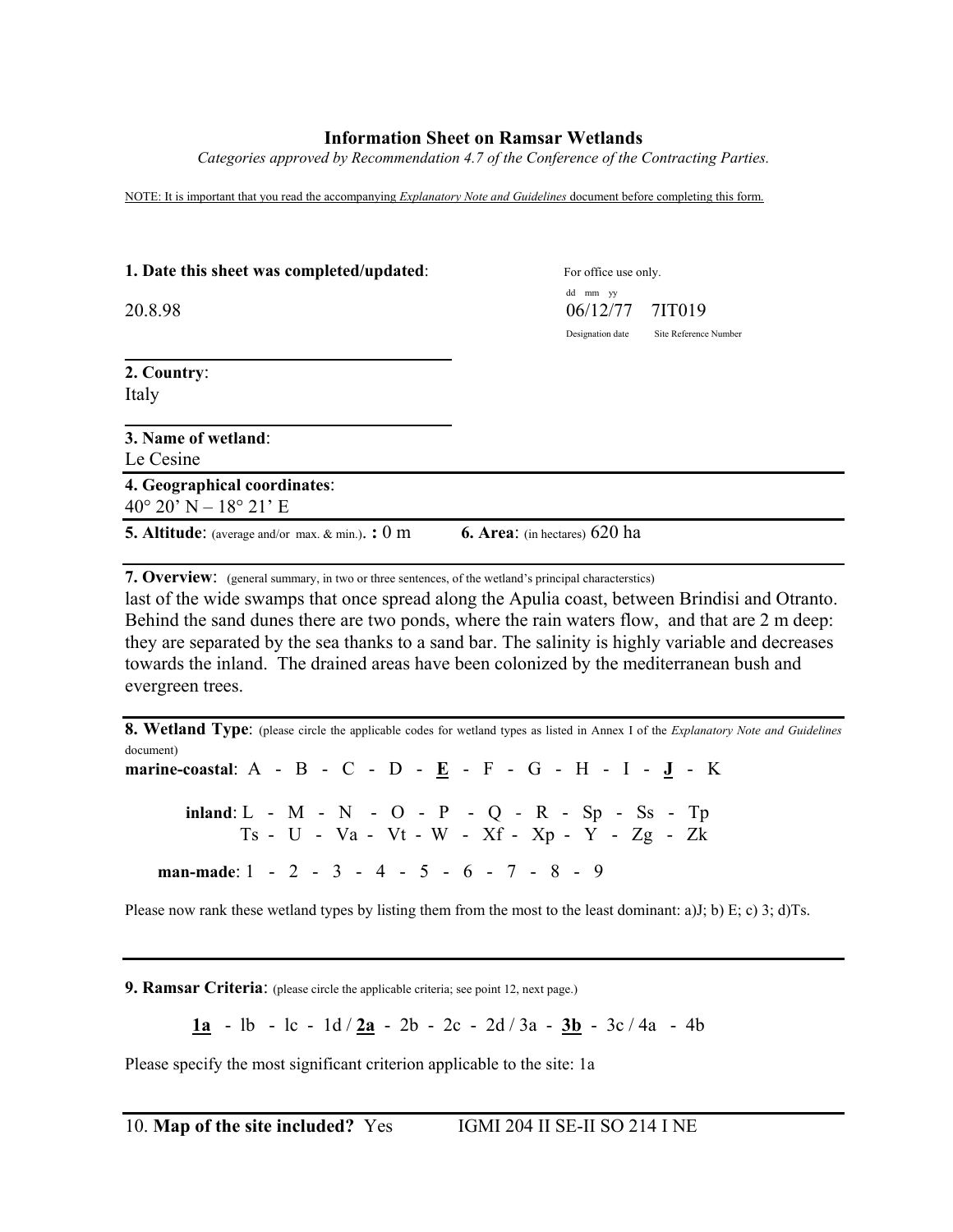11. **Name and address of the Compiler:** dr. Paolo Macedone, via Bresadola 54, 00171 Roma.

12. **Justification of the criteria selected under point 9:** The site is of intemational Importance because of its outstanding role in ecological system, since it is the last one remained of a large coastal lagoons and ponds system in that area. It supports a good number of rare species of plants and waterfowls (see points 17 and 18).

13. **General location:** LECCE (REGIONE PUGLIA), Municipality of Vernole.

14. **Physical features:** Retrodunal basin with brackish water, modified by drain works. The sand bar is very thin and the sea water can easily pass over it.

15. **Hydrological values:** Maximum water depth: 1.5 m. No water flow, except some sea water in occasion of storms. The seasonal ponds are fed by the ground water only. The water is normally present between October and May. Temperature of water: 10-28 °C. Salinity: 0.3-1.5 %° in rainy winters; it increases in dry periods. No chemical pollution. Limited organic pollution, produced by animals.

16. **Ecological features:** Sand dunes, marshes, coastal ponds, pinewoods, evergreen bush. The vegetation is characterized by species typical of sand and/or saline habitats. (see point 17).

17. **Noteworthy flora.** On saline habitats: *Salsola kali, Cakile maritima, Convolvolus soldanella, Plantago maritima, Statice minuta, Inula crithmoides, Crithmum maritimum, Limonium vulgare;* on sandy habitats: Rare species *Agrpyron junceum, Ammophila arenaria, Eryngium maritimum, Echinophora spinosa, Pancratium maritimum, Matthiola sinuata,* Juniperus phoenicea, Orchis palustris, Ophrys arachnites, Ipomea sagitata. Along the ponds: *Phragmites australis, Arundo donax, Typha latifolia, Cladium mariscus, Iris pseudacorus.* The bush and the wood: *Myrtus communis, Pistacia lentiscus, Juniperus spp., Phyllirea latifolia, Ph. angustifolia, Olea europea, Erica manipuliflora (rare), Rosmarinus officianalis, Rhamnus alaternus, Cistus spp., Quercus ilex, Quercus coccifera, Q. vallonea; Pinus halepensis, P. pinaster, P. pinea, Eucaliptus* spp. (introduced).

18. **Noteworthy fauna.** Fishes: *Anguilla anguilla, Mugil cephalus, Liza spp., Dicentrarchus labrax.* Waterfowls: *Tachybaptus ruficollis (nesting), Podiceps nigricollis, Phalacrocorax carbo, Ph. aristotelis, Botaurus stellaris, Egretta garzetta, Ardea cinerea, Casmerodius albus, Ardeola ralloides, Nycticorax nycticorax, Plegadis falcinellus, Ciconia ciconia, Platalea leucorhodia, Phoenicopterus ruber (rare), Anser albifrons* (occasional), *Anas platyrrhyncos, Anas strepera, A. penelope, A. crecca, A. querquedula, A. acuta, A. clypeata, Tadorna tadorna, Netta rufina, Aythya filigula, A. farina, Fulica atra, Grus grus, Circus aeruginosus, Pandion haliaetus, Himantopus himantopus, Haematopus ostralegus, Arenaria interpres, Tringa totanus, Tringa erythropus, T. nebularia, Calidris spp.*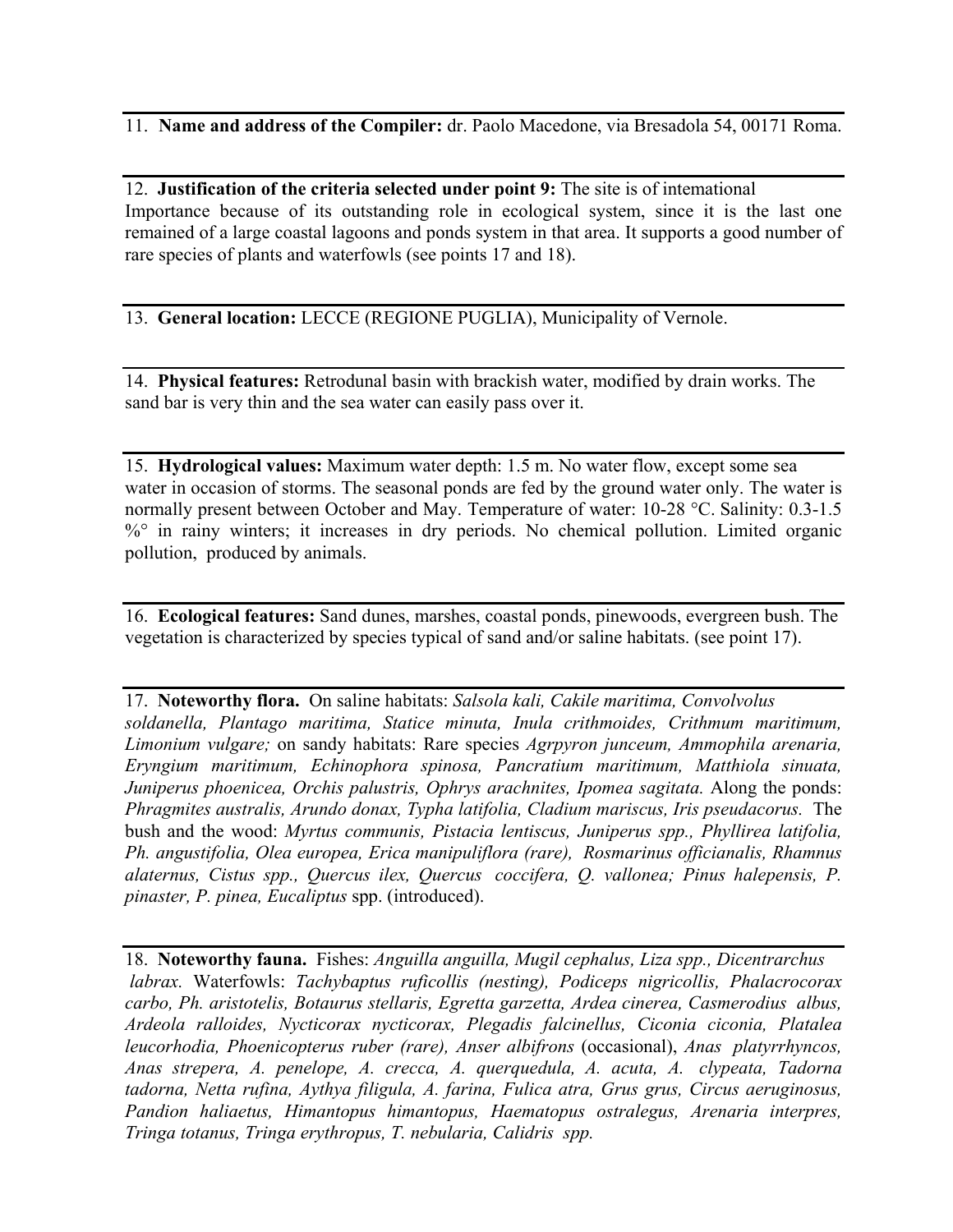19. **Social and Cultura values:** education and research. Surroundings areas are cultivated in summer.

20. **Land tenure/ownership:** Property of ERSAP (Regional Body for Farming Development In Apulia); some areas are private. Management is under WWF Italy, for a part of the Ramsar site.

21. **Current land use:** a) conservation; b) farrning

22. **Factors adversely affecting the site's ecological character:** the ponds are going to be covered with dirt, due to a reduced freshwater flow and to the artificial closure of some outlets to the sea. The reduced water level induce, in summer, an increasing in the temperature of water, and consequent death of plants, which slow decomposition makes the bottom muddy and poor of oxygen (death of fishes).

23. **Conservation measures taken:** Ramsar site (D.M. 9.5.77); Natural Reserve (D.M. 13.8.80); Oasis of Regional protection since 1978.

24. **Conservation measures proposed but not yet implemented:** accurate study for hydrological assessment. Restoration of a physical barrier between the sea and the ponds (once realized by the dunes). Modification of the drainage canal net (the area is now fed by rains only , since the ground water is exhausting). Feeding the seasonal ponds, now invaded by a thick vegetation. Forestry amelioration.

25. **Current scientific reasearch and facilities:** waterfowls census survey and ringing. Research on micromammals through the analysis of owl pellets.

26. **Current conservation education:** birdwatching hides, survey towers, booklets, visitor Centre, old farmhouse used for education.

27. **Current recreation and tourism:** education, summer camps.

28. **Jurisdiction:** Regione PUGLIA

29. **Management authority:** WWF Italy, Via Garigliano 57,00198 Roma